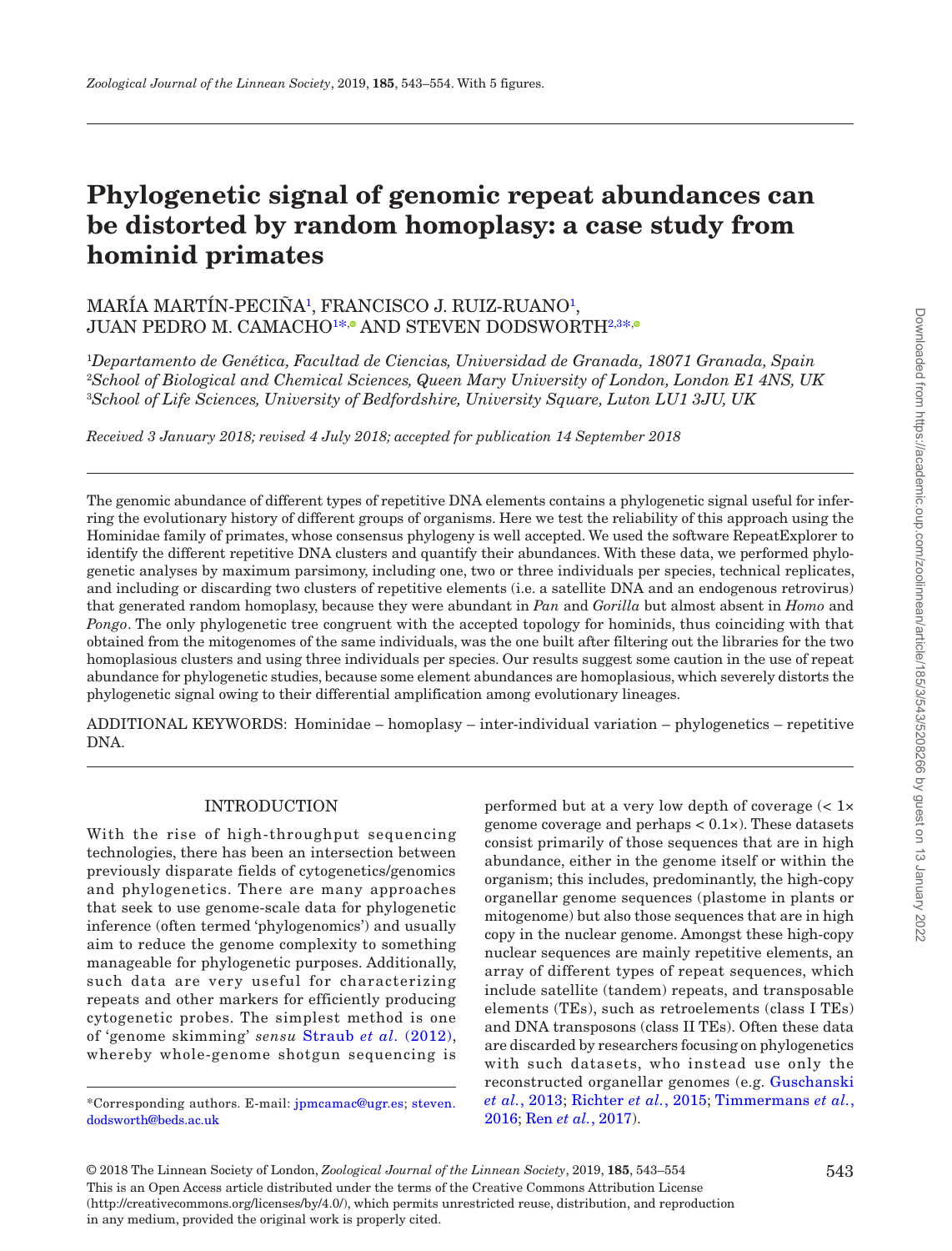The importance of repetitive DNA abundance as a marker for the phylogenetic history of species has been increasingly explored (e.g. Ricci *et al.*[, 2013;](#page-11-3) [Sveinsson](#page-11-4) *et al.*, 2013; Cai *et al.*[, 2014](#page-9-0)). Several recent studies have shown that genomic repeat abundance, rather than the sequence itself, can be used as an informative character for phylogenetic inference [\(Novák](#page-10-2) *et al.*, 2014; [Dodsworth](#page-9-1) *et al.*, 2015, [2016a,](#page-9-2) b; Usai *et al.*[, 2017](#page-11-5)). Using a recently developed pipeline for *de novo* repeat analysis from low-coverage sequence data, RepeatExplorer ([Novák](#page-10-3) *et al.*, 2010, 2013), a high number of clusters are generated, each representing a putatively homologous repeat family/ class. Within each cluster or element, the sequence divergence is low, and although this can be used for fine-scale classification of element types, particularly retroelements (e.g. [Piednoël](#page-10-4) *et al.*, 2013; [Mascagni](#page-10-5) *et al.*[, 2015;](#page-10-5) [Harkess](#page-10-6) *et al.*, 2016; [Tetreault & Ungerer,](#page-11-6) [2016\)](#page-11-6), the sequence divergence is not sufficient to infer taxon relationships. However, the abundance of homologous repeats does differ and the abundance of elements is often indicative of evolutionary relatedness, i.e. phylogeny (e.g. in bananas, [Novák](#page-10-2) *et al.*, 2014; angiosperms and *Drosophila*, [Dodsworth](#page-9-1) *et al.*, 2015; and in poplars, Usai *et al.*[, 2017](#page-11-5)). But in some cases this is not entirely clear-cut, owing to the activity of some elements, particularly those in high abundance, that are more reflective of recent activity or, perhaps, differential processes of elimination from the genome (Pons *et al.*[, 2004;](#page-10-7) [Ribeiro](#page-11-7) *et al.*, 2017; [Ustyantsev](#page-11-8) *et al.*, [2017](#page-11-8)). This needs to be explored and tested in cases where the topology is 'known', such that particular

element histories can be teased apart and their impact on overall phylogenetic signal investigated.

Here we decided to test the abundance of repeats as adequate phylogenetic characters, particularly exploring the homoplasy of repeats, using the hominids as a case study. This group was selected owing to the widely accepted phylogenetic hypothesis based on much previous research and genome-scale data. Specifically, we set out to answer the following questions in this study:

- 1. Is the phylogenetic signal of genomic repeat abundance reliable in the case of the hominids?
- 2. Do certain clusters/repeats with homoplasious abundances adversely affect the phylogenetic signal?
- 3. Is one individual per taxon enough to build a reliable phylogenetic tree from genomic repeat abundances?

## MATERIAL AND METHODS

#### DATA ACQUISITION

We downloaded high-throughput sequence data from 15 National Center for Biotechnology Information (NCBI) short read archive (SRA) accessions, including Illumina reads (Illumina Inc., San Diego, CA, USA) from three individuals belonging to five of the well-known species of the Hominidae family of primates [\(Table](#page-1-0) 1): *Homo sapiens*, *Pan troglodytes*, *Pan paniscus*, *Gorilla gorilla* and *Pongo pygmaeus*. We also downloaded

|                   | Downloaded from https://academic.oup.com/zoolinnean/article/185/3/543/5208266 by guest on 13 January 2022 |
|-------------------|-----------------------------------------------------------------------------------------------------------|
|                   |                                                                                                           |
| s<br>c            |                                                                                                           |
|                   |                                                                                                           |
|                   |                                                                                                           |
| t                 |                                                                                                           |
|                   |                                                                                                           |
|                   |                                                                                                           |
|                   |                                                                                                           |
|                   |                                                                                                           |
|                   |                                                                                                           |
|                   |                                                                                                           |
|                   |                                                                                                           |
|                   |                                                                                                           |
|                   |                                                                                                           |
|                   |                                                                                                           |
| n n gn n n l: z d |                                                                                                           |
|                   |                                                                                                           |
|                   |                                                                                                           |
|                   |                                                                                                           |
|                   |                                                                                                           |
|                   |                                                                                                           |
|                   |                                                                                                           |
|                   |                                                                                                           |
|                   |                                                                                                           |
|                   |                                                                                                           |
|                   |                                                                                                           |
|                   |                                                                                                           |
|                   |                                                                                                           |
|                   |                                                                                                           |
|                   |                                                                                                           |
| $\mathbf 0$       |                                                                                                           |

Species Phylogeny ID SRA run ID BioSample ID Geographical origin *Homo sapiens* HSAP1 ERR068394 SAMN00263022 Iberian populations in Spain HSAP2 ERR050125 SAMN00014366 Iberian populations in Spain HSAP3 ERR050124 SAMN00014365 Iberian populations in Spain *Pan troglodytes* PTRO1 SRR748072 SAMN01920536 Gabon PTRO2 SRR748062 SAMN01920534 Gabon PTRO3 SRR748058 SAMN01920533 Gabon *Pan paniscus* PPAN1 SRR740802 SAMN01920509 Democratic Republic of Congo PPAN2 SRR740794 SAMN01920508 Democratic Republic of Congo PPAN3 SRR740768 SAMN01920506 Democratic Republic of Congo *Gorilla gorilla* GGOR1 SRR748092 SAMN01920490 Western lowland GGOR2 SRR748096 SAMN01920491 Western lowland GGOR3 SRR748097 SAMN01920492 Western lowland *Pongo pygmaeus* PPYG1 SRR748020 SAMN01920551 Bornean PPYG2 SRR748000 SAMN01920547 Bornean PPYG3 SRR748004 SAMN01920548 Bornean *Macaca mulatta* MMUL1 SRR1944168 SAMN03264679 Indian breed

<span id="page-1-0"></span>**Table 1.** Taxon sampling of hominids from National Center for Biotechnology Information SRA accessions

SRA, short read archive.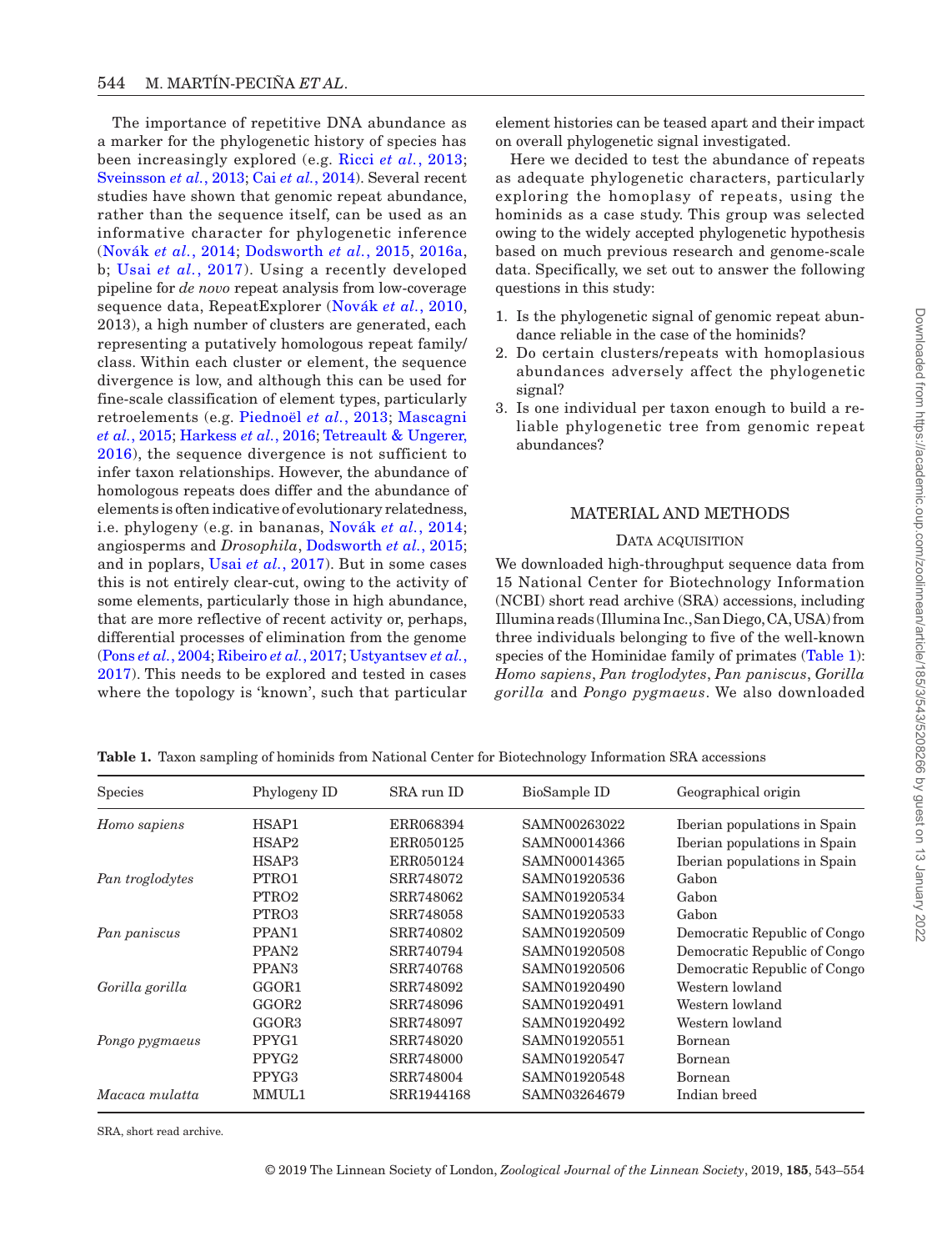Illumina read data from a *Macaca mulatta* individual to be used as an outgroup for phylogenetic analyses.

In order to avoid data biases based on different sequencing protocols, all reads used in this study were chosen because they had been obtained on the same sequencing platform (Illumina HiSeq 2000), thus yielding reads of 100 bp in length, except for the *M.mulatta* library, in which the Illumina read length was 101 bp. Chimpanzee, bonobo, gorilla and orangutan data were acquired from wild-born individuals sequenced within the same SRA BioProject (PRJNA189439; IBE CSIC-Universitat Pompeu Fabra; [Prado-Martínez](#page-10-8) *et al.*[, 2013](#page-10-8)), whereas human short reads belong to the 1000 Genomes Project Phase 3 (PRJNA262923).

## Mitochondrial genome assembly, phylogenetic analysis and filtering

A total of 5 000 000 100/101 bp raw Illumina read pairs were randomly selected using the SeqTK software ([https://github.com/lh3/seqtk\)](https://github.com/lh3/seqtk) from each library downloaded from the SRA and were used for mitochondrial genome assembly with MITObim v.1.8 [\(Hahn](#page-10-9) *et al.*, 2013). The mitochondrial genomes used as reference for assembly are indicated in [Table](#page-2-0) 2 and were downloaded from NCBI GenBank reference sequences. Genome annotation was performed in GENEIOUS v.4.8.5 (Biomatters Ltd, Auckland, New Zealand) by aligning with the reference mitochondrial genome of each species. To verify its phylogenetic identity, a phylogenetic tree was built based on maximum parsimony (MP) analysis of a global alignment of the whole newly assembled mitochondrial genome of each individual included in this study. The Tree Analysis Using New Technology (TNT) software for Linux 64 (no taxon limit), updated version of 11 December 2013 ([Goloboff](#page-10-10) *et al.*, 2008), was used for phylogenetic reconstruction, using implicit enumeration. Before subsequent analyses of repetitive DNA abundance, all Illumina libraries were filtered out for mitochondrial DNA with the software DeconSeq v.0.4.3 [\(Schmieder &](#page-11-9) [Edwards, 2011](#page-11-9)), using as reference the mitochondrial genome for each species shown in [Table](#page-2-0) 2.

<span id="page-2-0"></span>**Table 2.** Mitochondrial genome reference sequences

| Taxa            | NCBI reference sequence accession |
|-----------------|-----------------------------------|
| Homo sapiens    | NC 012920.1                       |
| Pan troglodytes | NC 001643.1                       |
| Pan paniscus    | NC 001644.1                       |
| Gorilla gorilla | NC 001645.1                       |
| Pongo pygmaeus  | NC 001646.1                       |
| Macaca mulatta  | NC 005943.1                       |

NCBI, National Center for Biotechnology Information.

## Preparation of read data for repeat analyses

The SRA files were unpacked into FASTQ using the FASTQ-DUMP tool from the SRA Toolkit. Lowquality reads in FASTQ files were discarded using Trimmomatic ([Bolger](#page-9-3) *et al.*, 2014) by removing adapters and selecting read pairs with all their nucleotides with  $Q$  (Phred quality score)  $>$  30, using the options 'ILLUMINACLIP:TruSeq3-PE.fa:2:30:10 LEADING:3 TRAILING:3 SLIDINGWINDOW:4:30 MINLEN:[100/101]'.

All samples were assumed to have a genome size of ~3.5 Gbp, based on data available in the Animal Genome Size Database, which showed only slight variation in genome size between the species used in this study (3.47–3.85 Gbp;<http://www.genomesize.com/> last accessed 12 November 2016), which is considered appropriate for this type of study ([Dodsworth](#page-9-2) *et al.*, [2016a](#page-9-2)). Each accession was then sampled for 0.6% of the genome by randomly subsampling each Illumina dataset. This resulted in 200 000 reads per sample from all Hominidae accessions, randomly selected with SeqTK and then converted into FASTA format.

Selected reads from each sample were labelled with a unique five-character prefix, making a total combined dataset of 1 200 000 reads for datasets of one individual per species, 2200000 reads for datasets of two individuals per species and 3200 000 reads for the global dataset including all individual samples. Specifically, we prepared three different datasets of one individual (library or sample) per species plus *M. mulatta* as an outgroup (six operational taxonomic units [OTUs] per dataset), three different datasets of two biological individuals per species plus *M. mulatta* as an outgroup (11 OTUs per dataset) and one dataset grouping together all libraries representing three biological individuals per species, making a total of 16 OTUs for phylogenetic analysis, as shown in [Table](#page-3-0) 3.

#### RepeatExplorer clustering of samples

Clustering of Illumina reads was performed using the RepeatExplorer (RE) pipeline, implemented in a GALAXY server environment running locally in the University of Granada. RepeatExplorer clustering was used to identify genomic repeat clusters within each dataset, with default settings (minimum overlap = 55, cluster size threshold for detailed analysis = 0.01%, and the 'all reads are paired' option selected). For additional details about the clustering algorithm see [Nóvak](#page-10-3) *et al.* [\(2010](#page-10-3), [2013\)](#page-10-11). For further identification of repeat clusters, we used a custom repeat database of all primate repetitive DNA annotations included in RepBase [\(Bao](#page-9-4) *et al.*[, 2015;](#page-9-4)<http://www.girinst.org/repbase/>last accessed 20 November 2016). Following [Dodsworth](#page-9-2) *et al.* (2016a), we used the 1000 most abundant repeat clusters,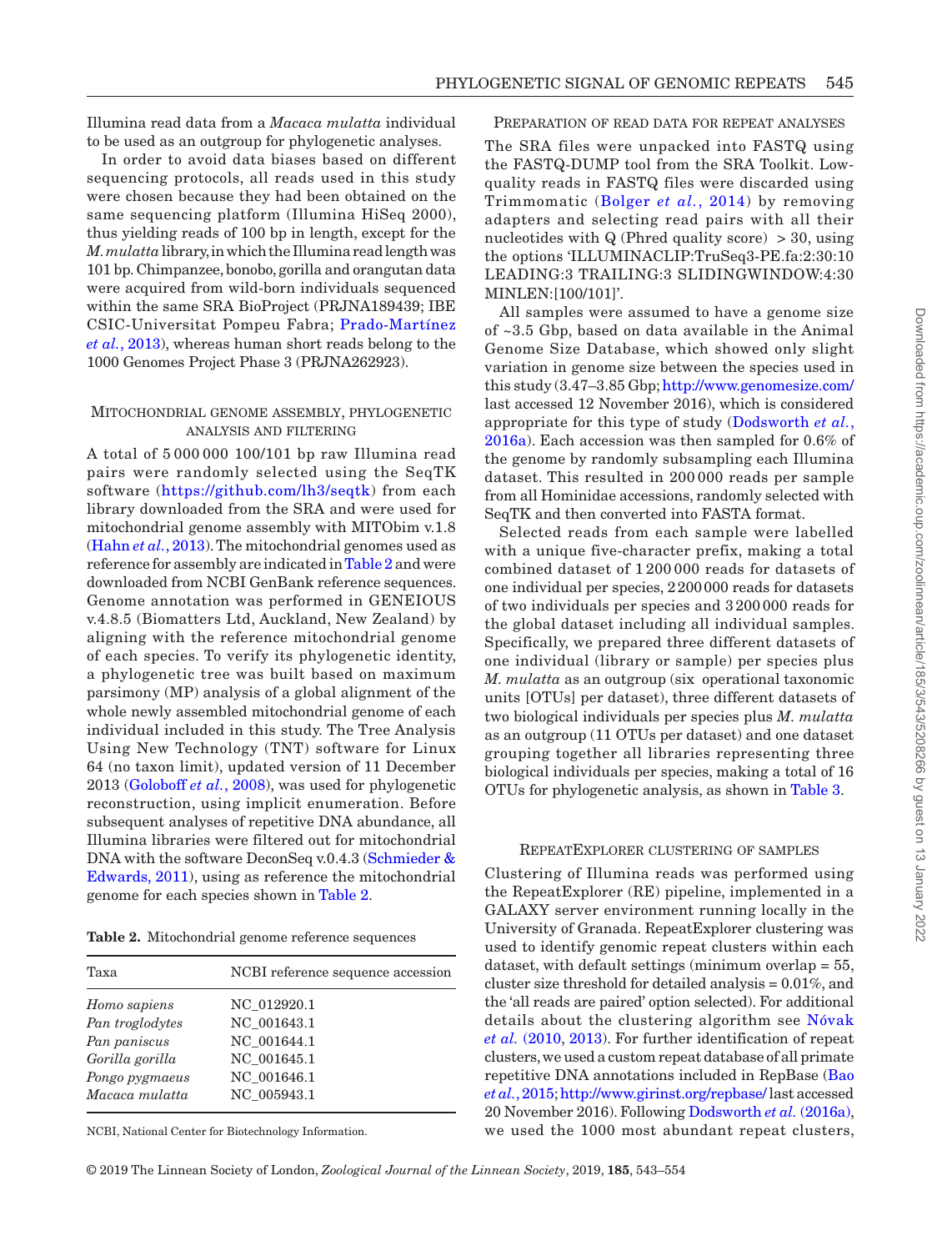| Dataset      | Individuals per species | Phylogeny ID      |                   |                   |                   |                   |             | Total reads |
|--------------|-------------------------|-------------------|-------------------|-------------------|-------------------|-------------------|-------------|-------------|
|              |                         | <b>HSAP</b>       | <b>PTRO</b>       | <b>PPAN</b>       | GGOR              | <b>PPYG</b>       | <b>MMUL</b> |             |
| 1            | 1                       | HSAP1             | PTRO1             | PPAN1             | GGOR1             | PPYG1             | MMUL1       | 1200000     |
| $\mathbf{2}$ | T                       | HSAP <sub>2</sub> | PTRO2             | PPAN <sub>2</sub> | GGOR2             | PPYG <sub>2</sub> | MMUL1       | 1200000     |
| 3            | T                       | HSAP3             | PTRO3             | PPAN <sub>3</sub> | GGOR <sub>3</sub> | PPYG <sub>3</sub> | MMUL1       | 1200000     |
| 4            | $\overline{2}$          | HSAP1             | PTRO1             | PPAN1             | GGOR1             | PPYG1             | MMUL1       | 2200000     |
|              |                         | HSAP2             | PTRO <sub>2</sub> | PPAN <sub>2</sub> | GGOR2             | PPYG <sub>2</sub> |             |             |
| 5            | $\overline{2}$          | HSAP1             | PTRO1             | PPAN1             | GGOR1             | PPYG1             | MMUL1       | 2200000     |
|              |                         | HSAP3             | PTRO3             | PPAN <sub>3</sub> | GGOR <sub>3</sub> | PPYG <sub>3</sub> |             |             |
| 6            | $\overline{2}$          | HSAP2             | PTRO <sub>2</sub> | PPAN <sub>2</sub> | GGOR2             | PPYG <sub>2</sub> | MMUL1       | 2200000     |
|              |                         | HSAP3             | PTRO3             | PPAN <sub>3</sub> | GGOR <sub>3</sub> | PPYG <sub>3</sub> |             |             |
| 7            | 3                       | HSAP1             | PTRO1             | PPAN1             | GGOR1             | PPYG1             | MMUL1       | 3200000     |
|              |                         | HSAP <sub>2</sub> | PTRO <sub>2</sub> | PPAN <sub>2</sub> | GGOR2             | PPYG <sub>2</sub> |             |             |
|              |                         | HSAP3             | PTRO3             | PPAN <sub>3</sub> | GGOR <sub>3</sub> | PPYG <sub>3</sub> |             |             |

<span id="page-3-0"></span>**Table 3.** Read sampling for repetitive DNA clustering and phylogenetic analyses

because they represented a sufficient proportion of the genome for phylogenetic analyses. Read counts per cluster and sample information obtained from RE can be found in figshare under the accession [https://](https://figshare.com/s/c2ccda047dd502890dcb﻿) [figshare.com/s/c2ccda047dd502890dcb](https://figshare.com/s/c2ccda047dd502890dcb﻿)

#### Phylogenetic analysis of clusters

The 1000 most abundant clusters of each dataset were used to create the data matrices for phylogenetic inference. TNT software was chosen for phylogenetic analyses under the maximum parsimony principle [\(Goloboff & Mattoni, 2006](#page-10-12); [Goloboff](#page-10-10) *et al.*, 2008). Cluster abundances were used as input (continuous characters). To make the cluster abundance values suitable as input for the TNT software, we divided all abundances by a factor calculated by dividing the abundance of the most abundant cluster by 65, so that all data would fall within the range 0–65 (with up to three decimals) as needed for analysis of continuous characters with TNT. Further transformations (e.g. cubed root) were checked but provided no improvement on the factorial transformation. Implicit enumeration (branch and bound) tree searches were used for datasets in this study owing to the small number of taxa in each dataset. Resampling was performed using 10000 replicates, and symmetrical resampling was done by a modification of the standard bootstrap [\(Goloboff](#page-9-5) *et al.*, 2003). FigTree v.1.4.3 [\(http://tree.bio.ed.ac.uk/\)](http://tree.bio.ed.ac.uk/) was used for graphical view and representation of phylogenetic trees.

## FILTERING OF DISTURBING CLUSTERS

After the first RE clustering, we found some clusters for satellite DNA and an endogenous retrovirus (ERV) that were abundant in chimpanzee, bonobo and gorilla but were absent in human and orangutan libraries. We identified these clusters by means of a Python script [\(https://github.](https://github.com/mmarpe/phyl_rep_hominidae/blob/master/sel_clusters.py) [com/mmarpe/phyl\\_rep\\_hominidae/blob/master/sel\\_](https://github.com/mmarpe/phyl_rep_hominidae/blob/master/sel_clusters.py) [clusters.py](https://github.com/mmarpe/phyl_rep_hominidae/blob/master/sel_clusters.py)) that helped us to locate those clusters that had < 25 reads in *Homo* and *Pongo* but that were abundant in the rest of the hominid species. The identity of these clusters was confirmed by the RepeatExplorer annotation and further characterized by means of sequence homology search using BLASTn [\(Altschul](#page-9-6) *et al.*, 1990) and CENSOR [\(Kohany](#page-10-13) *et al.*, 2006) tools.

To test the effect of these clusters on the phylogenies built with the abundance of repeats, we performed two sets of phylogenetic analyses, one using unfiltered libraries and the other using libraries previously filtered out for these particular clusters. Filtering was performed by DeconSeq software against the CL3 satellite consensus sequence (X74280.1 and X74281.1 GenBank accessions; [Royle](#page-11-10) *et al.*, 1994) and against the CERV1\_INT, the internal sequence for the endogenous retrovirus ([Skaletsky](#page-11-11) *et al.*, 2004) included in RepBase.

## Combinations of one or two individuals per **SPECIES**

Using a custom script, written in Python [\(https://](https://github.com/mmarpe/phyl_rep_hominidae/blob/master/sample_mix.py) [github.com/mmarpe/phyl\\_rep\\_hominidae/blob/master/](https://github.com/mmarpe/phyl_rep_hominidae/blob/master/sample_mix.py) [sample\\_mix.py](https://github.com/mmarpe/phyl_rep_hominidae/blob/master/sample_mix.py)), we phylogenetically analysed all possible combinations of one or two individuals per taxon (243 phylogenetic trees each), with abundances obtained from a global RE run of all libraries involved in this study after the above filtering of clusters. The 1000 most abundant clusters of each combination were phylogenetically analysed by means of MP implemented using TNT software as described previously. From the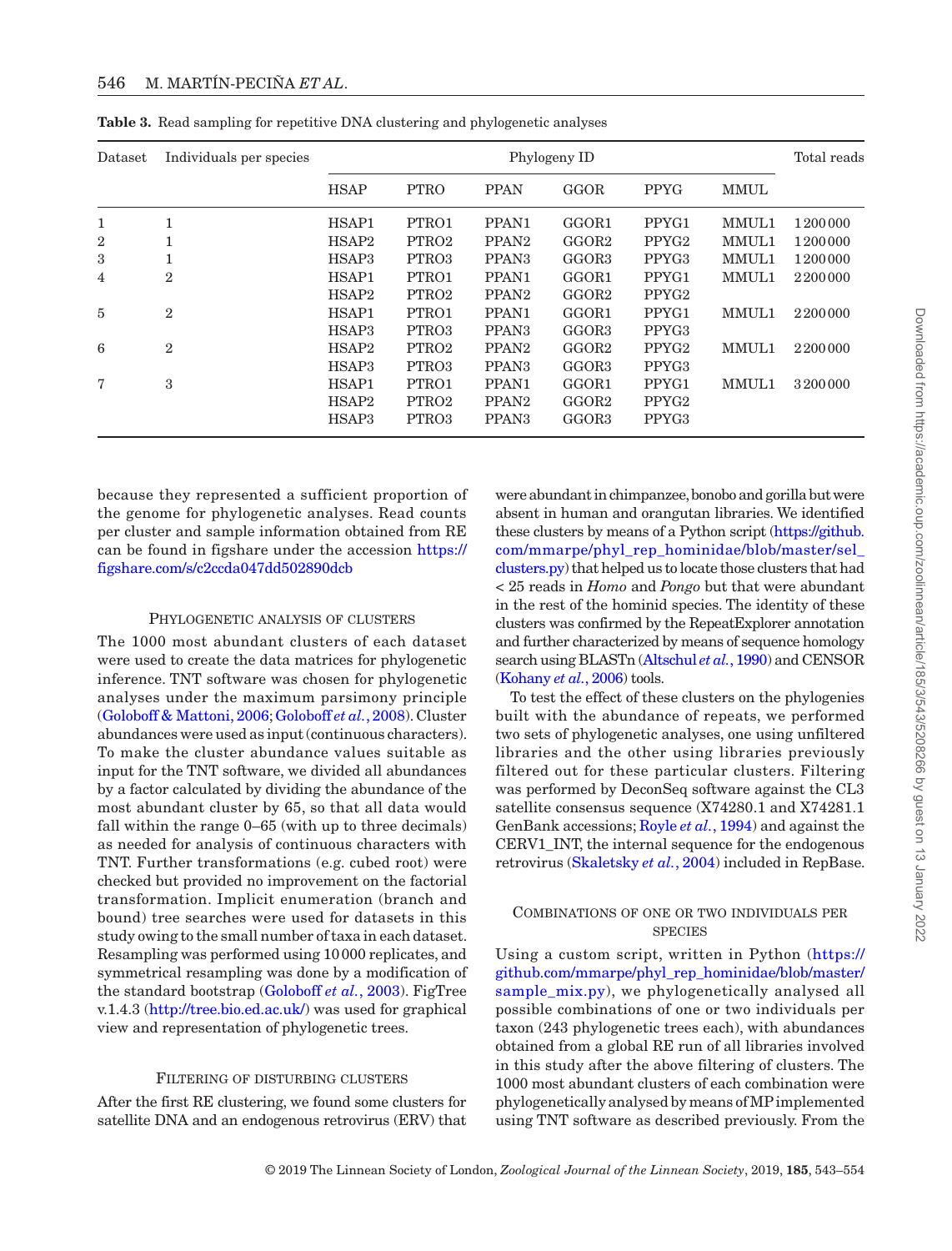1000 top abundant cluster data obtained from the RE of all three individuals per species (all samples included in this paper) after filtering, this script constructs all possible cluster abundance datasets for all different abundance data combinations of two individuals per species or one single individual per species without sample repetitions; later, it generates the trees derived from each dataset using the same parameters described above for the TNT software, and finally, transforms the tree files from .nex format to .pdf format using FigTree to make their visualization more accessible.

The 243 trees produced from these combinations were grouped together in a file and, using Consense v.3.695 included in the PHYLIP package [\(Felsenstein, 1989,](#page-9-7) [2005](#page-9-8)), we obtained the consensus tree for two individual per species cluster abundances combinations and for one individual per species combinations. This consensus tree consists of groups that occur as often as possible in the data through implementation of the majority rule (extended) method [\(Margush & McMorris, 1981](#page-10-14)).

## RESULTS

## Mitogenome phylogenetic tree

In order to check the integrity and reliability of the libraries used, we assembled the full mitochondrial DNA sequence in each individual library, using MITObim v.1.8, and built a mitochondrial phylogeny by means of MP [\(Fig.](#page-4-0) [1](#page-4-0)). This showed the absence of mis-tagging or sample confusion, because it coincided with the universally accepted Hominidae phylogeny ([Roos & Zinner, 2017](#page-11-12)).

## Phylogenetic analyses using unfiltered datasets

The first set of RE clustering and phylogenetic analyses was performed using the datasets indicated

in [Table](#page-3-0) 3. None of the phylogenies obtained [\(Fig.](#page-5-0) 2) reflected the universally accepted phylogeny for the Hominidae family confirmed by the mitogenome phylogeny depicted below [\(Fig.](#page-4-0) 1). In all cases, *Homo sapiens* appeared in a basal position in the phylogeny and sometimes forming a clade with *Pongo pygmaeus* (Fig. [2C–F\)](#page-5-0). Given that we noticed that the topology of most trees shown in [Figure](#page-5-0) 2 supported the hypothesis of a *Pan*/*Gorilla* clade, we searched for clusters showing extremely high abundance similarity between humans and orangutans, which could be responsible for the observed phylogenetic distortion. For this purpose, we searched for clusters showing < 25 reads in *Homo* and *Pongo* but showing higher abundance in *Pan* and *Gorilla*, using a custom script.

## Phylogenetic analyses using filtered datasets

We found two repetitive DNA elements, which were practically absent in *Homo sapiens* and *Pongo pygmaeus* (< 25 reads) but were abundant in *Pan* and *Gorilla* ([Fig.](#page-6-0) 3A). These clusters were identified as a subterminal satellite repeat and an endogenous retrovirus [\(Figs](#page-6-0) 3B, [C\)](#page-6-0). The repeat unit of the CL3 satellite is 32 bp long; it was isolated from the chimpanzee genome, found to be even more abundant in gorillas, but not detected in humans or orangutans (Royle *et al.*[, 1994](#page-11-10)). The endogenous retrovirus, CERV1/PTERV1, was found by means of the analysis of bacterial artificial chromosome chimpanzee genome sequences. It is integrated in the germline of African great ape and Old World monkey species but is absent from human and Asian ape genomes (Yohn *et al.*[, 2005](#page-11-13); [Polavarapu](#page-10-15) *et al.*, 2006).

To evaluate the possible effect of these two repeats on the phylogenetic signal, we filtered these repeats out of all libraries and performed a new batch of



<span id="page-4-0"></span>**Figure 1.** Mitochondrial phylogeny of all samples (libraries) used in the present study (A) and with the reference mitogenome from each species used in the sample mitochondrial DNA assembly (B). In each case, the trees represent the wellknown {*Pongo* [*Gorilla* (*Pan* + *Homo*)]} topology. Bootstrap support of each node is specified on the tree (values < 50 in light grey indicate less robust nodes).

© 2019 The Linnean Society of London, *Zoological Journal of the Linnean Society*, 2019, **185**, 543–554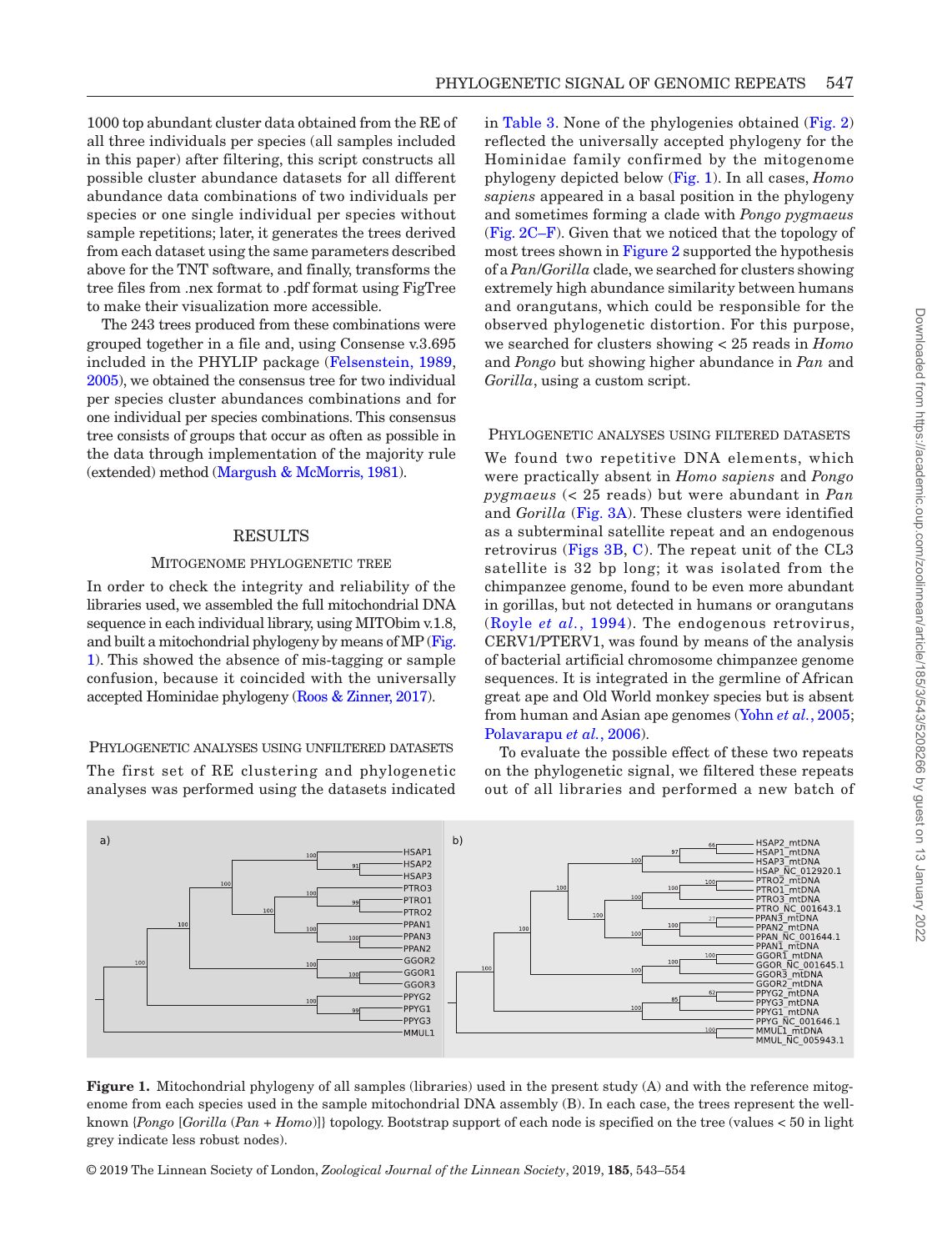

<span id="page-5-0"></span>**Figure 2.** Genomic repeat phylogenies of one (A–C), two (D–F) and all samples (G) after RepeatExplorer clustering of unfiltered libraries. Bootstrap support of each node is specified on the tree (values < 50 in light grey indicate less robust nodes). Note that none of the trees matches the topology of the mitochondrial DNA tree. Even with three individuals per species (G), the tree reconstructed using repetitive element abundances (on the left) placed *Homo* as the ancestor of *Pan* and *Gorilla*, in strong disagreement with the mitochondrial DNA tree (and current accepted placement).

phylogenetic analyses on the same datasets described in [Table](#page-3-0) 3, following the same protocol after filtering. As shown in [Figure](#page-6-0) 3C, the endogenous retrovirus was partially clustered in CL140 (cluster graphs of full ERVs should have a circular shape). We found some other clusters containing part of this ERV, but they were less abundant and they were not discarded after the use of the script for filtering ERV reads. We decided to include these small clusters in subsequent phylogenetic analyses, because their presence did not influence the phylogenetic signal of the dataset as a whole. In addition, homoplasious clusters were filtered out of libraries using full reference sequences from RepBase, which means that the number of retained reads matching those repetitive elements is very low after filtering.

The phylogenies obtained ([Fig.](#page-7-0) 4) failed to show the previous close relationship between *Homo* and *Pongo*, indicating that the discarded repeats were responsible for the distortion of the phylogenetic signal shown in the first set of analyses. In fact, the tree built with three individuals per species yielded a tree ([Fig.](#page-7-0) 4G) with essentially the same topology as the mitogenome tree, albeit with low node support in places.

This result demonstrates that some repeats can generate 'random homoplasy' by differential amplification among different evolutionary lineages. In the present datasets, a satellite DNA and a retrovirus became highly abundant in the *Pan* and *Gorilla* lineages, whereas they did not prosper in the *Homo* and *Pongo* lineages, for which reason the two latter species showed a homoplasious rather than real phylogenetic relationship. This might present a serious problem for using the abundance of repeats for phylogenetic analysis in groups not as well known as the hominids.

## One or two individuals per species can yield poor phylogenetic trees

As shown in [Figure](#page-7-0) 4G, the phylogeny built with three individuals per species was very similar to that obtained with the mitogenomes, when the two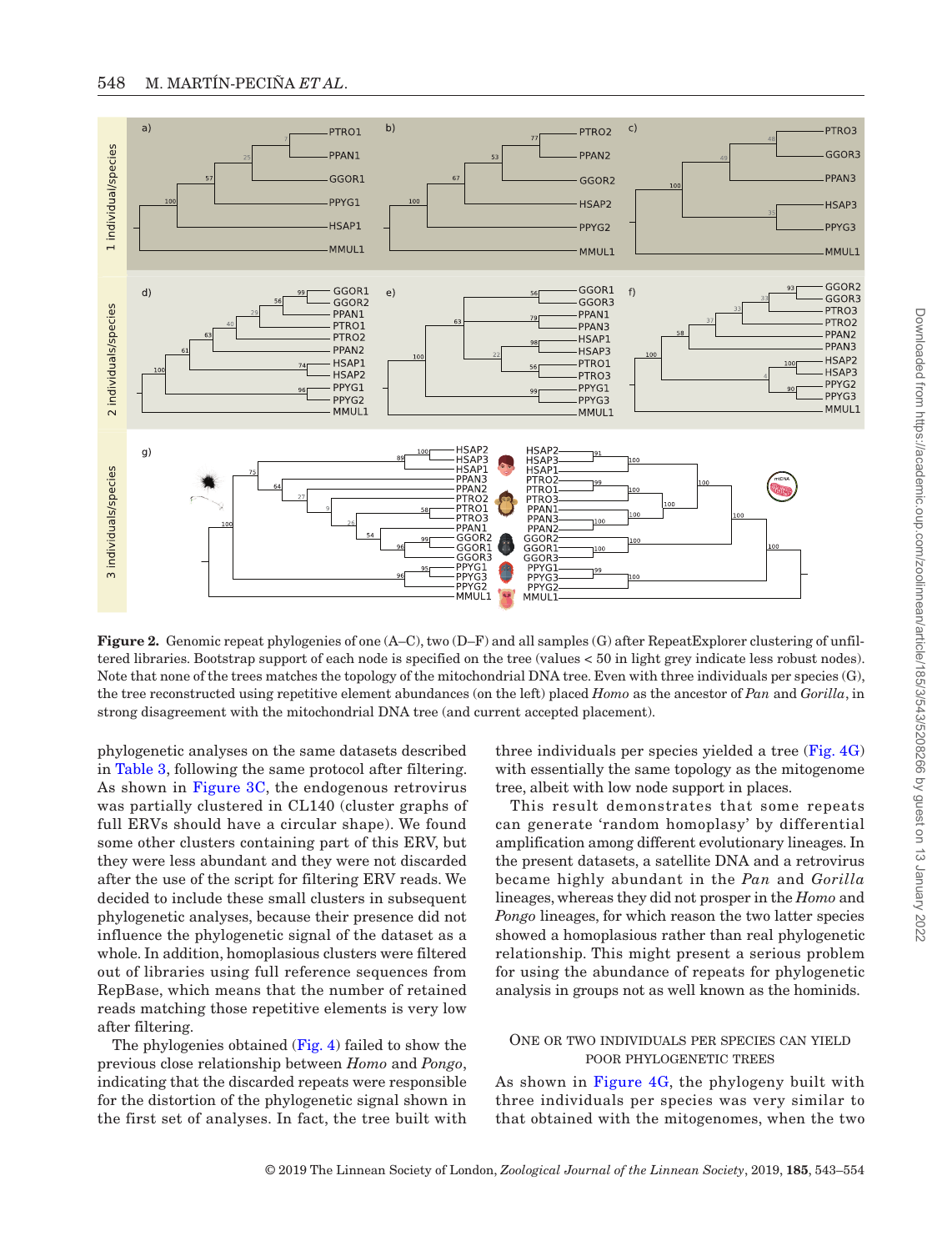

Number of reads in dataset (log scale)

<span id="page-6-0"></span>**Figure 3.** A, abundance of the CL3 subterminal satellite and the CERV1-ERV (CL140) retrovirus per individual. Number of reads as log-scaled bars and percentages shown next to bars indicate the proportion of each element per sample in the RepeatExplorer dataset. B, C, graph-clusters of the two homoplasious repeats, CL3 satellite and CL140 CERV1 retrovirus.

homoplasy-generating repeats were filtered out from the libraries. However, trees built with one or two individuals per species were still better than those performed by the unfiltered libraries, because *Pongo* was ancestral with respect to *Gorilla*, *Pan* and *Homo*, but they did not resolve properly the phylogenetic relationships between the three latter taxa (see Fig. [4A–F\)](#page-7-0), because all these topologies show an unsolved *Homo*/*Pan*/*Gorilla* clade. According to the phylogenetic analysis of technical replicates (15 technical replicates, one for each biological sample used in this study, outgroup excluded), this issue of resolution might be attributable to inter-individual variation rather than sequencing bias (for technical replicates analysis, see [Supporting Information,](http://academic.oup.com/zoolinnean/article-lookup/doi/10.1093/zoolinnean/zly077#supplementary-data) Tables [S1 and S2\)](http://academic.oup.com/zoolinnean/article-lookup/doi/10.1093/zoolinnean/zly077#supplementary-data).

To evaluate the effect of inter-individual (coincident with intraspecific in this case) variation in repeat abundance on phylogenetic reconstruction, we made all possible combinations of one or two individuals per species, chosen from the matrix of abundances obtained after RE clustering of the dataset including all three filtered libraries per species. We thus performed the phylogenetic inference for each combination, producing 243 trees for the combinations of one individual and

243 trees for the combinations of two individuals per species. The results showed that the consensus tree for the combinations of one individual per species did not reflect the phylogeny of the mitogenome [\(Fig.](#page-8-0) 5A), although 36 trees out of the set of 243 did. However, the consensus tree obtained from the combinations of two individuals clearly represented the phylogenetic relationships universally accepted for the Hominidae [\(Fig.](#page-8-0) 5B), although only 16 trees out of the 243 showed the resolved and accepted topology.

We conclude that the phylogenetic inference obtained from genomic repeat abundance is highly dependent on inter-individual variation, and the use of only one or two individuals per taxon may potentially lead, with high probability  $[(24-36)/243 = 0.85 \text{ with } N = 1 \text{ and }$ (243 − 16)/243 = 0.93 with *N* = 2], to wrong phylogenetic inferences, at least in the case of the Hominidae family.

## DISCUSSION

#### Phylogeny of hominidae using repeat **ABUNDANCE**

The phylogenetic relationships of the Hominidae family have been the object of study and great interest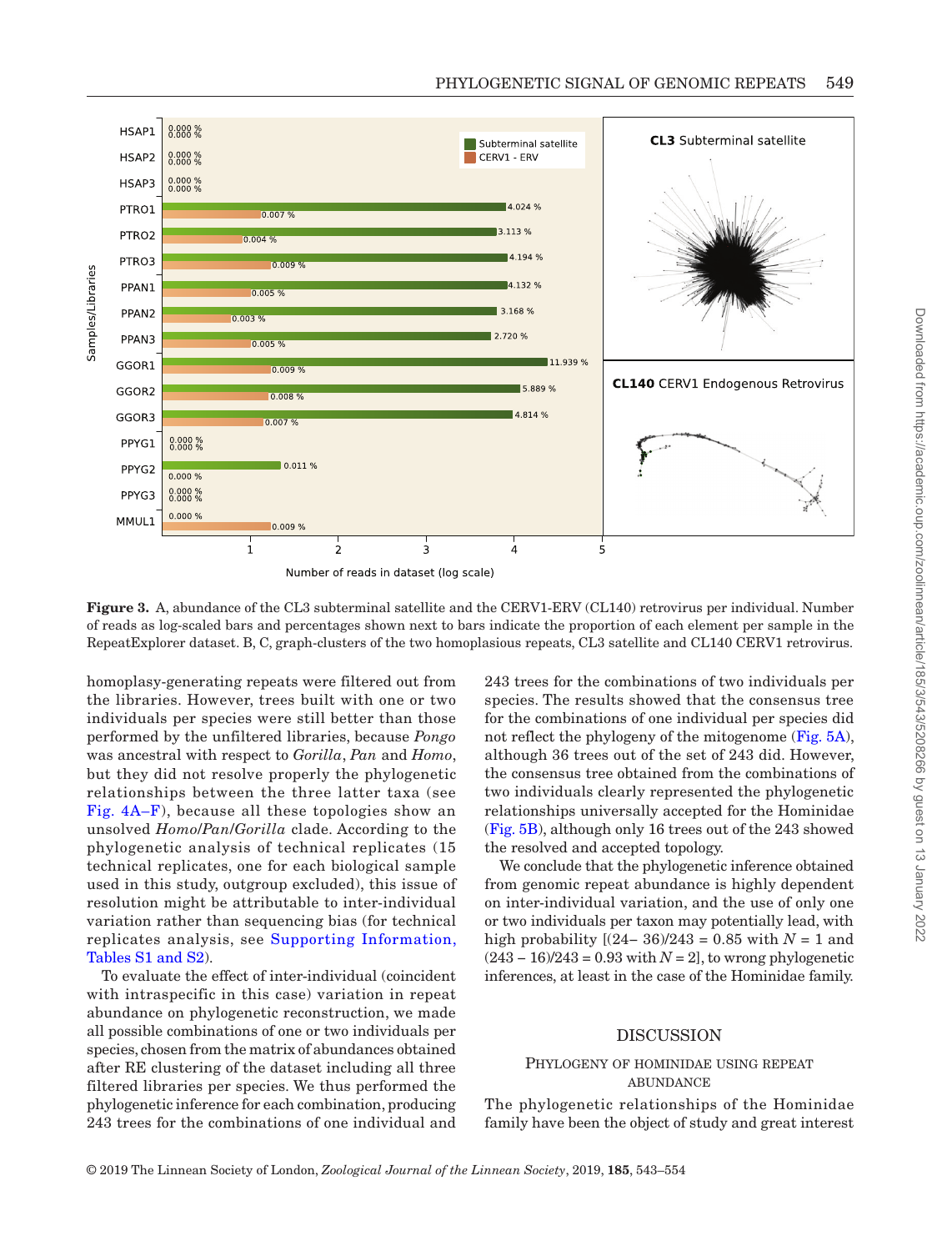

<span id="page-7-0"></span>**Figure 4.** Genomic repeat phylogenies of one (A–C), two (D–F) and all samples (G) after RepeatExplorer clustering of libraries previously filtered out for a satellite DNA (CL3) and an endogenous retrovirus (CL140-CERV1) that have homoplasious abundance distributions. Bootstrap support for each node is specified on the tree (values < 50 in light grey indicate less robust nodes).

for the scientific community for a long time, and they have not been exempt from controversy (Holmquist *et al.*[, 1988;](#page-10-16) [Dean & Delson, 1992;](#page-9-9) [Grehan & Schwartz,](#page-10-17)  [2009,](#page-10-17) [2011\)](#page-10-18). Currently, the {*Pongo* [*Gorilla* (*Pan* + *Homo*)]} evolutionary reconstruction is universally accepted and well established [\(Purvis, 1995;](#page-10-19) [Arnason](#page-9-10)  *et al.*[, 2000](#page-9-10); [Arnold](#page-9-11) *et al.*, 2010; [Perelman](#page-10-4) *et al.*, 2011; [Popadin](#page-10-20) *et al.*, 2017); therefore, we believe that it is an appropriate model to test the method of phylogenetic estimation from the abundance of genomic repeats.

We compared our results with the reference tree built by mitogenomes ([Fig.](#page-4-0) 1), which agrees with the previously accepted topology for this group (chromosomal evidence, [Seuánez, 1982;](#page-11-14) morphological data, [Ciochon](#page-9-12) *et al.*, 1983; identity of the α and β haemoglobin sequences, [Goodman](#page-10-21) *et al.*, 1983; using DNA–DNA hybridization values, [Sibley & Ahlquist,](#page-11-15)  [1984](#page-11-15); mitochondrial DNA analyses, [Hayasaka](#page-10-22) *et al.*, [1988;](#page-10-22) β-globin gene clusters study, Koop *et al.*[, 1989\)](#page-10-23). Our results show that there is phylogenetic signal present in repeat abundances, for the top 1000 most abundant repetitive elements in the hominid

nuclear genomes (Figs 2–4). Generally, we recovered phylogenetic hypotheses close to the accepted tree topology indicated above. However, this was only after adding more than one individual per species and after filtering out two particular repeats that had high abundance but not in closely related taxa, therefore distorting the phylogenetic inference [\(Fig.](#page-7-0) 4). The most acceptable phylogeny was inferred when making a consensus of all possible combinations of two-taxon datasets [\(Fig.](#page-8-0) 5B) after RE clustering of three individuals per species and filtering out the two clusters causing homoplasy. Even then, some nodes are not well supported according to bootstrapping, which underlies a lack of phylogenetic signal of repeat abundances for some parts of the tree.

## Inter-individual variation affects phylogenetic inference

The abundance of repetitive elements appears to show high variation between individuals, so that ideally two or more individuals per species should be used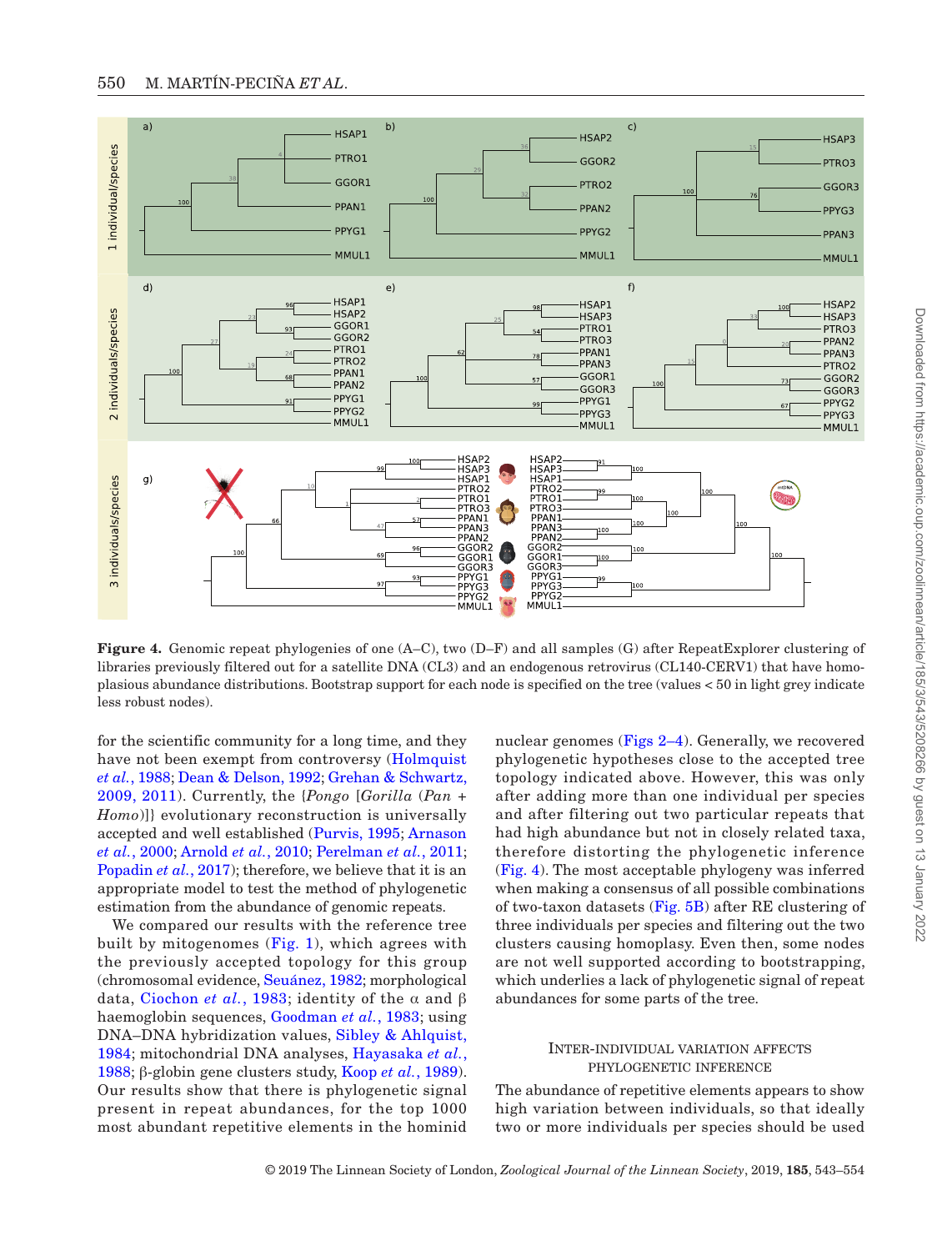

<span id="page-8-0"></span>**Figure** 5. Consensus phylogenetic trees obtained from all possible combinations of one (A) and two (B) individuals per species (after filtering of the two homoplasious repeats). Numbers beside nodes indicate the number of trees, out of 243, that support the split. Note that the consensus tree built with two samples per taxon (B) shows a similar topology to the mitochondrial DNA tree shown in [Figure](#page-4-0) 1, albeit with low support for two nodes.

for phylogenetic analysis based on repeat abundance ([Fig.](#page-7-0) 4). The most unsatisfactory phylogenetic trees we generated were from the datasets that included only one individual per taxon (Figs 2–4), in which *Homo* is either misplaced or the tree is generally unresolved with respect to other hominids. This did not vastly improve even after filtering of clusters with homoplasious distributions ([Fig.](#page-7-0) 4), suggesting that although this might eliminate the issue of (some) homoplasy, it does not negate the caveat of interindividual variation in repeat abundance.

## Homoplasious repeats obscure true phylogenetic signal

A phylogenetic hypothesis reflecting the currently accepted Hominidae phylogeny was obtained only using two or three individuals per taxon when their libraries were filtered out for the 'disturbing' clusters of repetitive DNA ([Fig.](#page-7-0) 4G), a satellite DNA and an endogenous retrovirus, which showed differences in abundance between closely related species (e.g. *Homo* and *Pan*). These repetitive elements thus distorted the phylogenetic signal, yielding a falsely close relationship between *Homo* and *Pongo*. Removing these sequences from the libraries substantially improves the phylogenies obtained ([Fig.](#page-7-0) 4). We believe this is a case of 'random homoplasy' generated by the chance amplification of the satellite DNA (and spread of the retrovirus) in *Pan* and *Gorilla* but not in *Homo*, which makes the latter more similar to *Pongo* in this respect. As [Figure](#page-6-0) 3 shows, the homoplasious satellite DNA was the third repetitive element in order of decreasing abundance in *Pan* (2.7–4.2%) and *Gorilla* (4.8–11.9%), such that its influence on phylogenetic signal appears to be logical. However, the endogenous

retrovirus was only the 140th most abundant cluster (0.003–0.009% in *Pan* and 0.007–0.009% in *Gorilla*), but the trees built that included this repeat failed to fit the accepted phylogeny even after filtering out the abundant satellite (data not shown). This poses a serious problem for phylogenetic reconstruction through this approach, because the phylogenetic signal can be distorted not only by the most abundant repeats but also by others that show much lower abundance in the genomes.

Methods of phylogenetic inference that handle continuous data adequately as phylogenetic characters are currently limited but could be improved upon (e.g. model-based solutions) and, in this case, would aid phylogenetic inference from repeat abundance data. The MP algorithm implemented in TNT is similar to ordinary MP, and therefore homoplasious repeats with large differences in abundance (such as those two identified for hominids) have an adversely large effect on tree length and therefore the most parsimonious phylogenetic tree that is reconstructed. This effect can sometimes be minimized by the use of different transformations on the data matrix, in order to make the abundances between zero and 65. For example, square root or other root transformations retain the abundance differences between taxa but minimize the overall abundance (length) differences for any particular cluster (character), as used, for example, by [Dodsworth](#page-9-13) *et al.* [\(2016b\)](#page-9-13) and tested in the present study (data not shown). However, these approaches do not alleviate the problem in the worst cases, such as the one shown in the present study for the Hominidae family, and it is advised that these clusters (repeats) are identified and removed from the dataset before phylogenetic inference. In cases without previous knowledge of phylogenetic relationships for the taxa involved, discarding every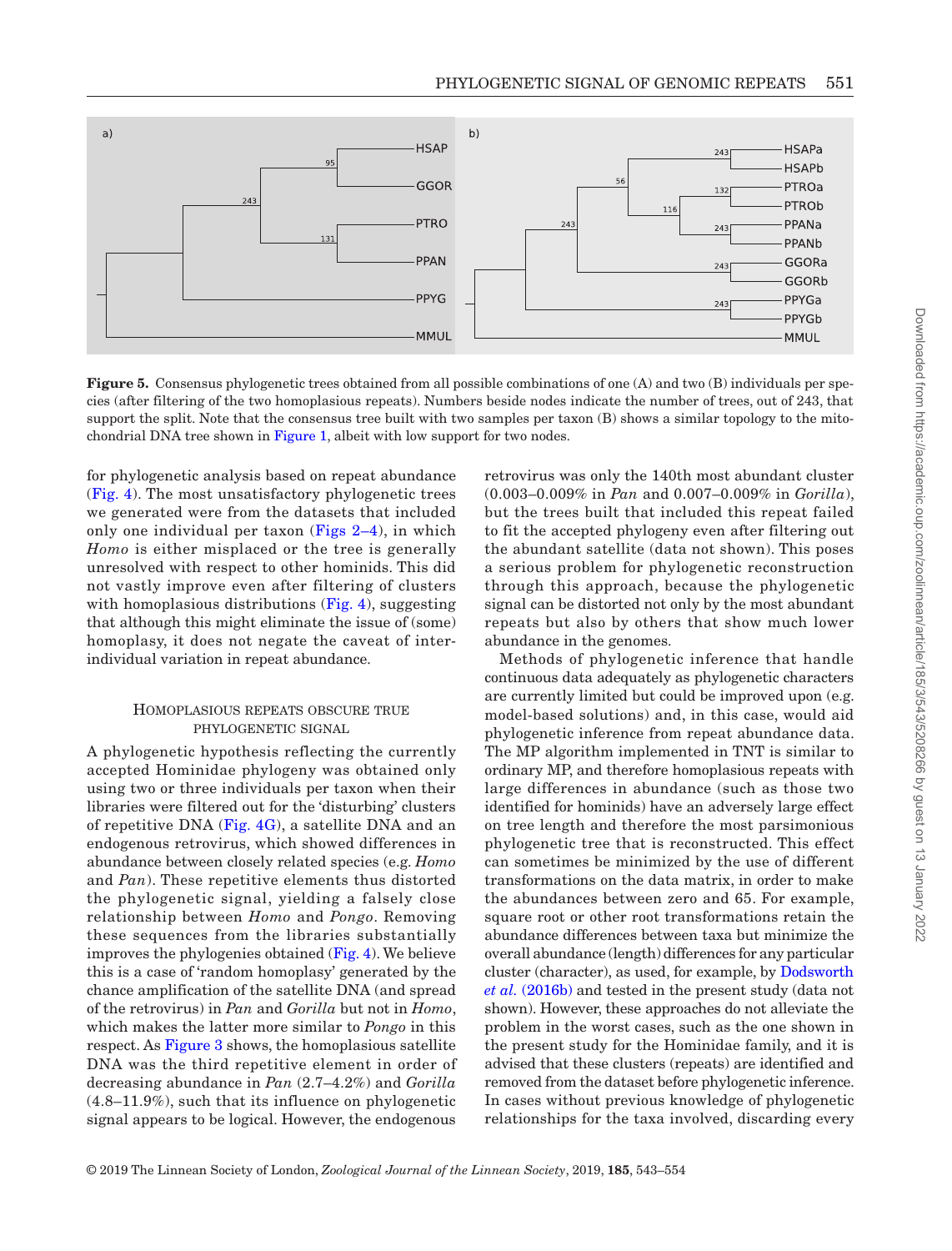cluster showing large differential abundances that might be homoplasious, i.e. being absent or present in only two taxa, could be an option. We tried to do this for the present dataset, but it eliminated some clusters that were important for grouping the two *Pan* species, because they included repeats specific to that clade of two species (data not shown). More adequate modelbased methods for inferring the phylogeny would also help to overcome the homoplasious nature of some repeat types, but these methods require further development. Therefore, the homoplasy problem might not be easy to solve, because repetitive DNA rarely shows a static path along the tree of life [\(Kuhn](#page-10-24) *et al.*, [2008;](#page-10-24) [Feliciello](#page-9-14) *et al.*, 2014; Rojo *et al.*[, 2015;](#page-11-16) [Barghini](#page-9-15) *et al.*[, 2015](#page-9-15); [Ferreira de Carvalho](#page-9-16) *et al.*, 2016).

## **CONCLUSIONS**

Here we tested the abundance of repetitive elements as phylogenetic characters to infer the phylogenetic relationships of hominid primates, the family Hominidae. In general, we were able to recover a phylogenetic hypothesis close to the accepted topology, i.e. that which was recovered from much previous genomic sequence data. We discovered two important caveats when exploring this type of data, which should be borne in mind for future analyses of repeat abundances as phylogenetic characters: (1) individual variation in repeat abundance suggests that multiple samples per taxon should be included if at all possible; and (2) particular repeats can have highly homoplasious distributions such that they distort the phylogenetic signal in the overall dataset. We suggest that without a priori knowledge of the expected phylogenetic topology, researchers should be cautious and check for unusual signals yielded by repetitive elements irregularly distributed in the genomes of the tested organisms.

## ACKNOWLEDGEMENTS

M.M.P was supported by a FPU fellowship (FPU13/01553) from the Spanish Ministerio de Educación, Cultura y Deporte. F.J.R.R. and J.P.M.C. were supported by the Spanish Secretaría de Estado de Investigación, Desarrollo e Innovación (CGL2015- 70750-P), including FEDER funds, and F.J.R.R. was also supported by a Junta de Andalucía fellowship. S.D. was supported by a NERC studentship.

## REFERENCES

<span id="page-9-6"></span>**Altschul SF, Gish W, Miller W, Myers EW, Lipman DJ. 1990.** Basic local alignment search tool. *Journal of Molecular Biology* **215:** 403–410.

- <span id="page-9-10"></span>**Arnason U, Gullberg A, Burguete AS, Janke A. 2000.** Molecular estimates of primate divergences and new hypotheses for primate dispersal and the origin of modern humans. *Hereditas* **133:** 217–228.
- <span id="page-9-11"></span>**Arnold C, Matthews LJ, Nunn CL. 2010.** The 10kTrees website: a new online resource for primate phylogeny. *Evolutionary Anthropology* **19:** 114–118.
- <span id="page-9-4"></span>**Bao W, Kojima KK, Kohany O. 2015.** Repbase Update, a database of repetitive elements in eukaryotic genomes. *Mobile DNA* **6:** 11.
- <span id="page-9-15"></span>**Barghini E, Natali L, Giordani T, Cossu RM, Scalabrin S, Cattonaro F, Šimková H, Vrána J, Doležel J, Morgante M, Cavallini A. 2015.** LTR retrotransposon dynamics in the evolution of the olive (*Olea europaea*) genome. *DNA Research* **22:** 91–100.
- <span id="page-9-3"></span>**Bolger AM, Lohse M, Usadel B. 2014.** Trimmomatic: a flexible trimmer for Illumina sequence data. *Bioinformatics* **30:**  2114–2120.
- <span id="page-9-0"></span>**Cai Z, Liu H, He Q, Pu M, Chen J, Lai J, Li X, Jin W. 2014.** Differential genome evolution and speciation of *Coix lacryma-jobi* L. and *Coix aquatica* Roxb. hybrid guangxi revealed by repetitive sequence analysis and fine karyotyping. *BMC Genomics* **15:** 1025.
- <span id="page-9-12"></span>**Ciochon RL. 1983.** Hominoid cladistics and the ancestry of modern apes and humans. In: Corruccini RS, Ciochon RL, ed. *New interpretations of ape and human ancestry*. New York: Academic Press, 783–843.
- <span id="page-9-9"></span>**Dean D, Delson E. 1992.** Palaeoanthropology. Second gorilla or third chimp? *Nature* **359:** 676–677.
- <span id="page-9-1"></span>**Dodsworth S, Chase MW, Kelly LJ, Leitch IJ, Macas J, Novák P, Piednoël M, Weiss-Schneeweiss H, Leitch AR. 2015.** Genomic repeat abundances contain phylogenetic signal. *Systematic Biology* **64:** 112–126.
- <span id="page-9-2"></span>**Dodsworth S, Chase MW, Särkinen T, Knapp S, Leitch AR. 2016a.** Using genomic repeats for phylogenomics: a case study in wild tomatoes (*Solanum* section *Lycopersicon*: Solanaceae). *Biological Journal Linnean Society* **117:** 96–105.
- <span id="page-9-13"></span>**Dodsworth S, Jang TS, Struebig M, Chase MW, Weiss-Schneeweiss H, Leitch AR. 2016b.** Genome-wide repeat dynamics reflect phylogenetic distance in closely related allotetraploid *Nicotiana* (Solanaceae). *Plant Systematics and Evolution* **33:** 1013–1020.
- <span id="page-9-14"></span>**Feliciello I, Akrap I, Brajković J, Zlatar I, Ugarković Đ. 2014.** Satellite DNA as a driver of population divergence in the red flour beetle *Tribolium castaneum*. *Genome Biology and Evolution* **7:** 228–239.
- <span id="page-9-7"></span>**Felsenstein J. 1989.** PHYLIP – Phylogeny Inference Package (Version 3.2). *Cladistics* **5:** 164–166.
- <span id="page-9-8"></span>**Felsenstein J. 2005.** *PHYLIP (Phylogeny Inference Package) version 3.6*. Distributed by the author. Seattle: Department of Genome Sciences, University of Washington.
- <span id="page-9-16"></span>**Ferreira de Carvalho J, de Jager V, van Gurp TP, Wagemaker NC, Verhoeven KJ. 2016.** Recent and dynamic transposable elements contribute to genomic divergence under asexuality. *BMC Genomics* **17:** 884.
- <span id="page-9-5"></span>**Goloboff PA, Farris JS, Kallersjo M, Oxelman B, Ramirez MJ, Szumik CA. 2003.** Improvements to resampling measures of group support. *Cladistics* **19:** 324–332.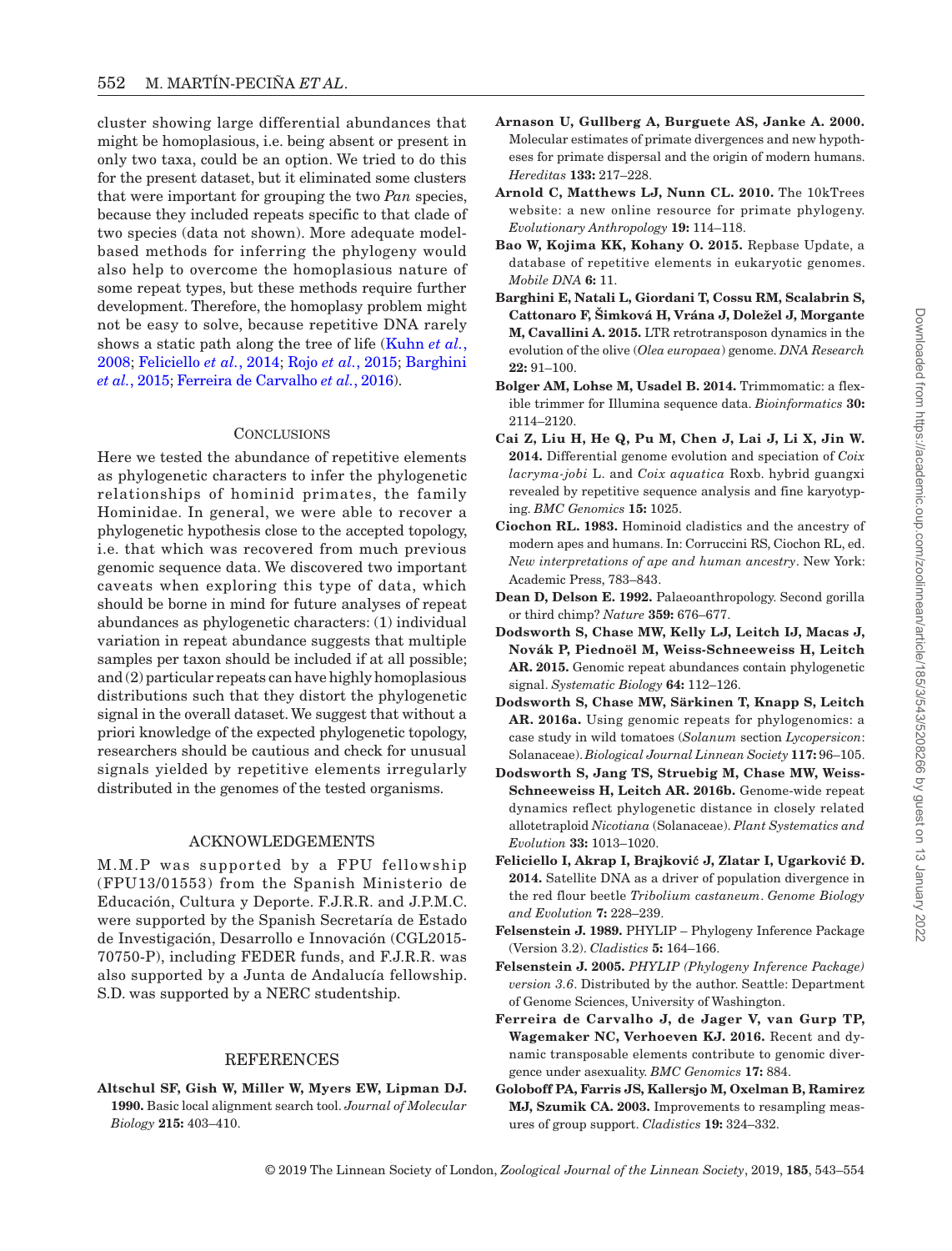- <span id="page-10-10"></span>**Goloboff PA, Farris JS, Nixon KC. 2008.** TNT, a free program for phylogenetic analysis. *Cladistics* **24:** 774–786.
- <span id="page-10-12"></span>**Goloboff PA, Mattoni CI. 2006.** Continuous characters analyzed as such. *Cladistics* **22:** 589–601.
- <span id="page-10-21"></span>**Goodman M, Braunitzer G, Stangl A, Schrank B. 1983.** Evidence on human origins from haemoglobins of African apes. *Nature* **303:** 546–548.
- <span id="page-10-17"></span>**Grehan JR, Schwartz JH. 2009.** Evolution of the second orangutan: phylogeny and biogeography of hominid origins. *Journal of Biogeography* **36:** 1823–1844.
- <span id="page-10-18"></span>**Grehan JR, Schwartz JH. 2011.** Evolution of human–ape relationships remains open for investigation. *Journal of Biogeography* **38:** 2397–2404.
- <span id="page-10-0"></span>**Guschanski K, Krause J, Sawyer S, Valente LM, Bailey S, Finstermeier K, Sabin R, Gilissen E, Sonet G, Nagy ZT, Lenglet G, Mayer F, Savolainen V. 2013.** Next-generation museomics disentangles one of the largest primate radiations. *Systematic Biology* **62:** 539–554.
- <span id="page-10-9"></span>**Hahn C, Bachmann L, Chevreux B. 2013.** Reconstructing mitochondrial genomes directly from genomic next-generation sequencing reads—a baiting and iterative mapping approach. *Nucleic Acids Research* **41:** e129.
- <span id="page-10-6"></span>**Harkess A, Mercati F, Abbate L, McKain M, Pires JC, Sala T, Sunseri F, Falavigna A, Leebens-Mack J. 2016.** Retrotransposon proliferation coincident with the evolution of dioecy in *Asparagus*. *G3* **6:** 2679–2685.
- <span id="page-10-22"></span>**Hayasaka K, Gojobori T, Horai S. 1988.** Molecular phylogeny and evolution of primate mitochondrial DNA. *Molecular Biology and Evolution* **5:** 626–644.
- <span id="page-10-16"></span>**Holmquist R, Miyamoto MM, Goodman M. 1988.** Higherprimate phylogeny—why can't we decide? *Molecular Biology and Evolution* **5:** 201–216.
- <span id="page-10-13"></span>**Kohany O, Gentles AJ, Hankus L, Jurka J. 2006.** Annotation, submission and screening of repetitive elements in Repbase: RepbaseSubmitter and Censor. *BMC Bioinformatics* **7:** 474.
- <span id="page-10-23"></span>**Koop BF, Tagle DA, Goodman M, Slightom JL. 1989.** A molecular view of primate phylogeny and important systematic and evolutionary questions. *Molecular Biology and Evolution* **6:** 580–612.
- <span id="page-10-24"></span>**Kuhn GC, Sene FM, Moreira-Filho O, Schwarzacher T, Heslop-Harrison JS. 2008.** Sequence analysis, chromosomal distribution and long-range organization show that rapid turnover of new and old pBuM satellite DNA repeats leads to different patterns of variation in seven species of the *Drosophila buzzatii* cluster. *Chromosome Research* **16:**  307–324.
- <span id="page-10-14"></span>**Margush T, McMorris FR. 1981.** Consensus *n*-trees. *Bulletin of Mathematical Biology* **43:** 239–244.
- <span id="page-10-5"></span>**Mascagni F, Barghini E, Giordani T, Rieseberg LH, Cavallini A, Natali L. 2015.** Repetitive DNA and plant domestication: variation in copy number and proximity to genes of LTR-retrotransposons among wild and cultivated sunflower (*Helianthus annuus*) genotypes. *Genome Biology and Evolution* **7:** 3368–3382.
- <span id="page-10-2"></span>**Novák P, Hřibová E, Neumann P, Koblížková A, Doležel J, Macas J. 2014.** Genome-wide analysis of repeat diversity across the family Musaceae. *PLoS One* **9:** e98918.
- <span id="page-10-3"></span>**Novák P, Neumann P, Macas J. 2010.** Graph-based clustering and characterization of repetitive sequences in next-generation sequencing data. *BMC Bioinformatics* **11:** 378.
- <span id="page-10-11"></span>**Novák P, Neumann P, Pech J, Steinhaisl J, Macas J. 2013.** RepeatExplorer: a Galaxy-based web server for genome-wide characterization of eukaryotic repetitive elements from nextgeneration sequence reads. *Bioinformatics* **29:** 792–793.
- <span id="page-10-4"></span>**Perelman P, Johnson WE, Roos C, Seuánez HN, Horvath JE, Moreira MA, Kessing B, Pontius J, Roelke M, Rumpler Y, Schneider MP, Silva A, O'Brien SJ, Pecon-Slattery J. 2011.** A molecular phylogeny of living primates. *PLoS Genetics* **7:** e1001342.
- <span id="page-10-15"></span>**Piednoël M, Carrete-Vega G, Renner SS. 2013.** Characterization of the LTR retrotransposon repertoire of a plant clade of six diploid and one tetraploid species. *The Plant Journal* **75:** 699–709.
- **Polavarapu N, Bowen NJ, McDonald JF. 2006.** Identification, characterization and comparative genomics of chimpanzee endogenous retroviruses. *Genome Biology* **7:**  R51.
- <span id="page-10-7"></span>**Pons J, Bruvo B, Petitpierre E, Plohl M, Ugarkovic D, Juan C. 2004.** Complex structural features of satellite DNA sequences in the genus *Pimelia* (Coleoptera: Tenebrionidae): random differential amplification from a common 'satellite DNA library'. *Heredity* **92:** 418–427.
- <span id="page-10-20"></span>**Popadin K, Gunbin K, Peshkin L, Annis S, Kraytsberg G, Markuzon N, Ackermann RR, Khrapko K. 2017.** Mitochondrial pseudogenes suggest repeated interspecies hybridization in hominid evolution. *BioRxiv* 134502.
- <span id="page-10-8"></span>**Prado-Martinez J, Sudmant PH, Kidd JM, Li H, Kelley JL, Lorente-Galdos B, Veeramah KR, Woerner AE, O'Connor TD, Santpere G, Cagan A, Theunert C, Casals F, Laayouni H, Munch K, Hobolth A, Halager AE, Malig M, Hernandez-Rodriguez J, Hernando-Herraez I, Prüfer K, Pybus M, Johnstone L, Lachmann M, Alkan C, Twigg D, Petit N, Baker C, Hormozdiari F, Fernandez-Callejo M, Dabad M, Wilson ML, Stevison L, Camprubí C, Carvalho T, Ruiz-Herrera A, Vives L, Mele M, Abello T, Kondova I, Bontrop RE, Pusey A, Lankester F, Kiyang JA, Bergl RA, Lonsdorf E, Myers S, Ventura M, Gagneux P, Comas D, Siegismund H, Blanc J, Agueda-Calpena L, Gut M, Fulton L, Tishkoff SA, Mullikin JC, Wilson RK, Gut IG, Gonder MK, Ryder OA, Hahn BH, Navarro A, Akey JM, Bertranpetit J, Reich D, Mailund T, Schierup MH, Hvilsom C, Andrés AM, Wall JD, Bustamante CD, Hammer MF, Eichler EE, Marques-Bonet T. 2013.** Great ape genetic diversity and population history. *Nature* **499:** 471–475.
- <span id="page-10-19"></span>**Purvis A. 1995.** A composite estimate of primate phylogeny. *Philosophical Transactions of the Royal Society of London. Series B, Biological Sciences* **348:** 405–421.
- <span id="page-10-1"></span>**Ren Z, Harris AJ, Dikow RB, Ma E, Zhong Y, Wen J. 2017.** Another look at the phylogenetic relationships and intercontinental biogeography of eastern Asian North American *Rhus* gall aphids (Hemiptera: Aphididae: Eriosomatinae): evidence from mitogenome sequences via genome skimming. *Molecular Phylogenetics and Evolution* **117:** 102–110.